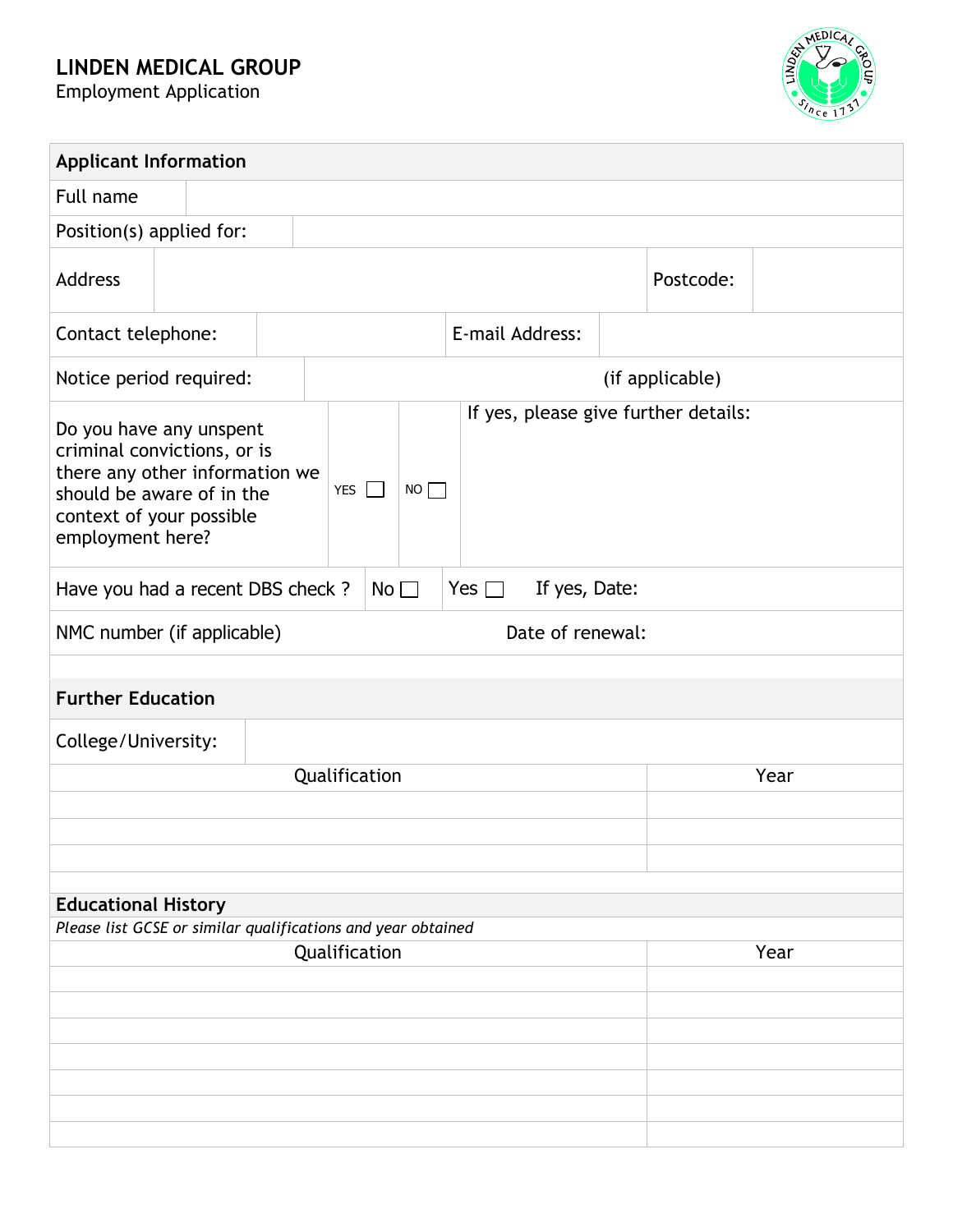| <b>Employment History</b>                                                                             |  |    |                |         |  |  |
|-------------------------------------------------------------------------------------------------------|--|----|----------------|---------|--|--|
| Please provide all employment information for the past three employers starting with the most recent. |  |    |                |         |  |  |
| Employer 1:                                                                                           |  |    | Position held: |         |  |  |
| Address:                                                                                              |  |    | Telephone:     |         |  |  |
| Dates employed: from                                                                                  |  | to |                | Salary: |  |  |
| Job summary:                                                                                          |  |    |                |         |  |  |
| Reason for leaving:                                                                                   |  |    |                |         |  |  |
| Employer 2:                                                                                           |  |    | Position held: |         |  |  |
| Address:                                                                                              |  |    | Telephone:     |         |  |  |
| Dates employed: from                                                                                  |  | to |                | Salary: |  |  |
| Job summary:                                                                                          |  |    |                |         |  |  |
| Reason for leaving:                                                                                   |  |    |                |         |  |  |
| Employer 3:                                                                                           |  |    | Position held: |         |  |  |
| Address:                                                                                              |  |    | Telephone:     |         |  |  |
| Dates employed: from                                                                                  |  | to |                | Salary: |  |  |
| Job summary:                                                                                          |  |    |                |         |  |  |
| Reason for leaving:                                                                                   |  |    |                |         |  |  |